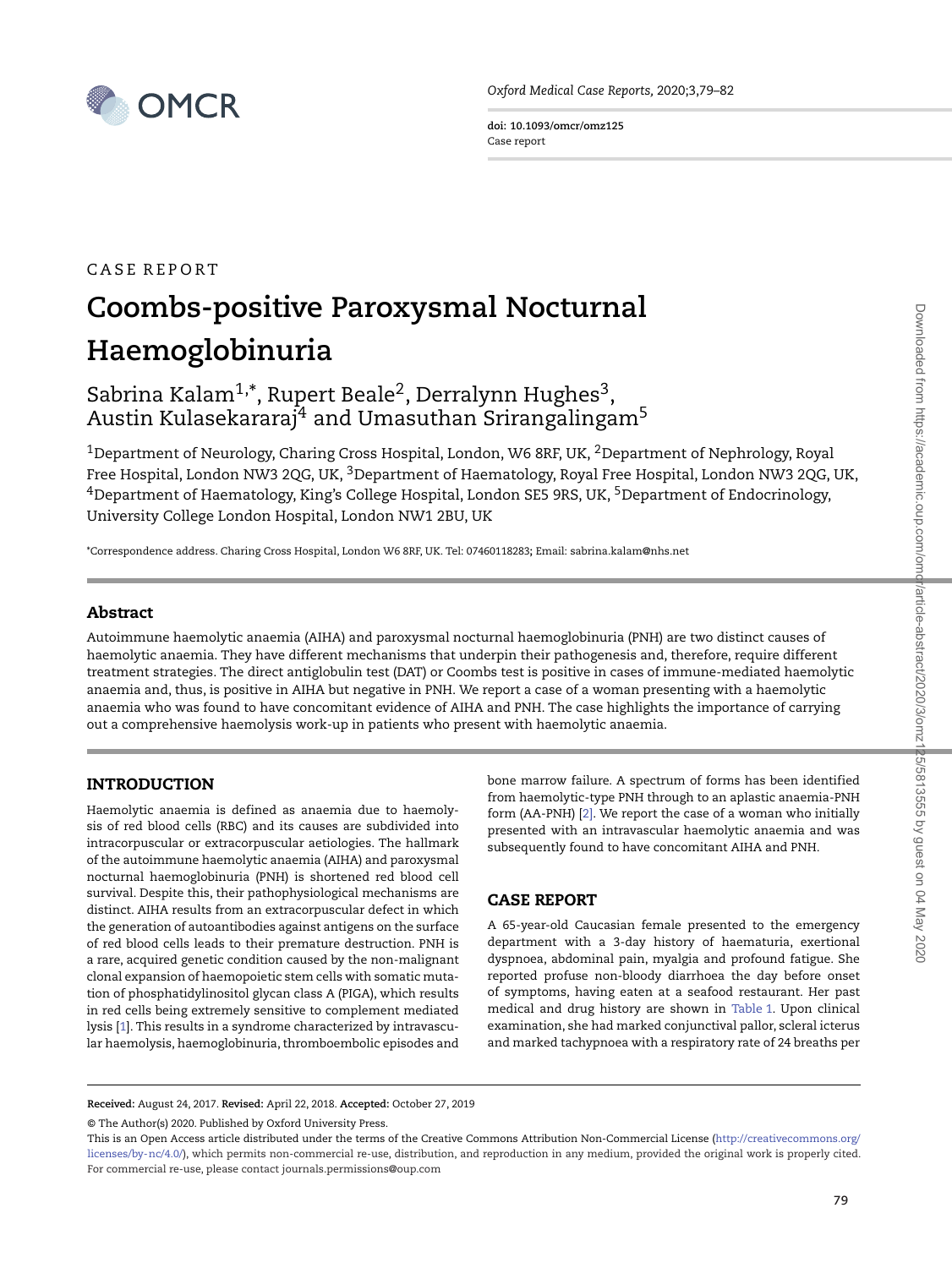<span id="page-1-0"></span>Table 1: Past medical history, drug history and blood results

| Past medical history                                                                                                                                                                 | Medications<br>Levothyroxine<br>Bumetanide<br>Aspirin<br>Phenytoin<br>Phenobarbital |               |        |        |                 |
|--------------------------------------------------------------------------------------------------------------------------------------------------------------------------------------|-------------------------------------------------------------------------------------|---------------|--------|--------|-----------------|
| Chronic obstructive pulmonary disease<br>Ovarian carcinoma (bilateral oophorectomy)<br>Epilepsy<br>Aortic valve replacement (porcine valve)<br>Hypothyroidism<br>Fatty liver disease |                                                                                     |               |        |        |                 |
|                                                                                                                                                                                      |                                                                                     | Blood results |        |        |                 |
|                                                                                                                                                                                      | Units                                                                               | Day 1         | Day 2  | Day 3  | Post-eculizumab |
| Hb                                                                                                                                                                                   | (g/l)                                                                               | 115           | 95     | 67     | 111             |
| <b>WCC</b>                                                                                                                                                                           | $(x 10^9/l)$                                                                        | 10.88         | 13.05  | 10.16  | 7.24            |
| Platelets                                                                                                                                                                            | $(x 10^9/l)$                                                                        | 339           | 408    | 315    | 312             |
| <b>MCV</b>                                                                                                                                                                           | (f1)                                                                                | 88            | 84     | 84.9   | 100             |
| Reticulocyte count                                                                                                                                                                   | %                                                                                   | 6.2           |        | 7.3%   | 3.1             |
| Urea                                                                                                                                                                                 | (mmol/l)                                                                            | 8.7           | 20.0   | 24.2   | 6.0             |
| Creatinine                                                                                                                                                                           | $(\mu \text{mol/l})$                                                                | 124           | 307    | 352    | 79              |
| eGFR                                                                                                                                                                                 | (ml/min/1.73 m <sup>2</sup> )                                                       | 39            | $<$ 15 | $<$ 15 | 63              |
| LDH (<240)                                                                                                                                                                           | (IU/l)                                                                              | 989           | 1100   |        | 209             |
| СK                                                                                                                                                                                   | (IU/l)                                                                              | 611           |        |        |                 |

<span id="page-1-1"></span>Table 2: Autoimmune haemolytic anaemia

| Autoimmune haemolytic anaemia<br>Autoimmune haemolytic anaemia |                                 |  |  |  |  |
|----------------------------------------------------------------|---------------------------------|--|--|--|--|
|                                                                |                                 |  |  |  |  |
|                                                                | $C + c + E + e + K$             |  |  |  |  |
| Antibody report                                                | No atypical antibodies detected |  |  |  |  |
| DAT (short profile)                                            | Positive                        |  |  |  |  |
| Probable due to auto D and Auto E.                             |                                 |  |  |  |  |
| Anti-IgG                                                       | 3                               |  |  |  |  |
| Anti C3b-C3d                                                   | $\Omega$                        |  |  |  |  |
| DAT control                                                    | $\Omega$                        |  |  |  |  |
| Flow cytometry                                                 |                                 |  |  |  |  |
| Acidified serum                                                | Positive                        |  |  |  |  |
| lysis                                                          |                                 |  |  |  |  |
| Acidified serum lysis—%lysis                                   |                                 |  |  |  |  |
| CD55 (DAF)                                                     | 83%                             |  |  |  |  |
| CD59 (MIRL)                                                    | 83%                             |  |  |  |  |
| FLAER/CD24                                                     | 22% positive                    |  |  |  |  |
| PNH screen Interpretation                                      |                                 |  |  |  |  |

78% doubly negative FLAER/CD24 granulocytes detected. 17% RBC showing double negativity for CD55/59. Consistent with patient having PNH in both granulocyte and RBC populations

minute and oxygen saturation of 95% on room air. Left iliac fossa tenderness and voluntary guarding were noted on abdominal palpation and rectal examination was unremarkable.

Initial blood tests [\(Table 1\)](#page-1-0) revealed a normocytic anaemia, raised reticulocyte counts and hyperbilirubinaemia, raising the possibility of a haemolytic process. Urinalysis demonstrated 3+ of both protein and blood, with microscopy [\(Table 2\)](#page-1-1) demonstrating renal tubular cells and red cell casts. At presentation, she had an acute kidney injury (AKI) which subsequently worsened throughout the admission. ECG was normal and her chest x-ray showed small bilateral pleural effusions.

The differential diagnoses considered at this stage were gastrointestinal blood loss, haemolytic anaemia secondary to sepsis, haemolytic uraemic syndrome (HUS), infective endocarditis

and malignancy. Initial management included IV fluids and fluid balance monitoring in the context of the AKI.

Subsequent blood tests were noted to haemolyse and her haemoglobin rapidly fell to 6 g/dl. No clotting samples could be processed. The peripheral blood smear revealed a few spherocytes, mild polychromasia, no fragments and toxic looking neutrophils [\(Fig. 1\)](#page-2-0). The lack of red cell fragments and normal platelet count made HUS an unlikely differential. Transthoracic ECHO revealed a functioning porcine aortic valve without evidence of infective endocarditis and renal ultrasound showed normal kidneys.

A haemolysis screen noted a raised LDH, undetectable haptoglobin levels and a positive direct antiglobulin test (DAT) (3+ IgG), suggesting an autoimmune haemolytic anaemia (AIHA) [\(Table 2\)](#page-1-1). Cold agglutinins and a viral screen were negative. A paroxysmal nocturnal haemoglobinuria (PNH) screen was requested given the possibility of haemoglobinuria (urinalysis positive for blood but absence of red cells on microscopy) and an intravascular source of the haemolysis. This identified marked clonal expansion of GPI-anchor deficient blood cells by flow cytometry, with 17% red cell clone and 78% monocyte and granulocyte clones. A bone marrow aspiration and trephine (BMAT) showed no evidence of an underlying myelodysplastic syndrome or aplastic anaemia.

A diagnosis of concurrent AIHA and PNH, precipitated by a presumed acute gastrointestinal infection was formulated. The patient received packed red cell transfusions and was commenced on oral prednisolone (at a dose of 1 mg/kg) for AIHA. The patient was transferred to PNH National Service centre and subsequently commenced on eculizumab. She was also treated with thromboembolic prophylaxis (following resolution of the AKI) and was vaccinated against meningitis, due to increased risk conferred with eculizumab treatment.

She made a good recovery with eculizumab therapy and was under surveillance. At 3 years following her initial presentation, the PNH clone had persisted. Despite her good recovery and haematological stability, our patient died unexpectedly at 3 years following complications of her underlying (bio-prosthetic) valvular heart disease.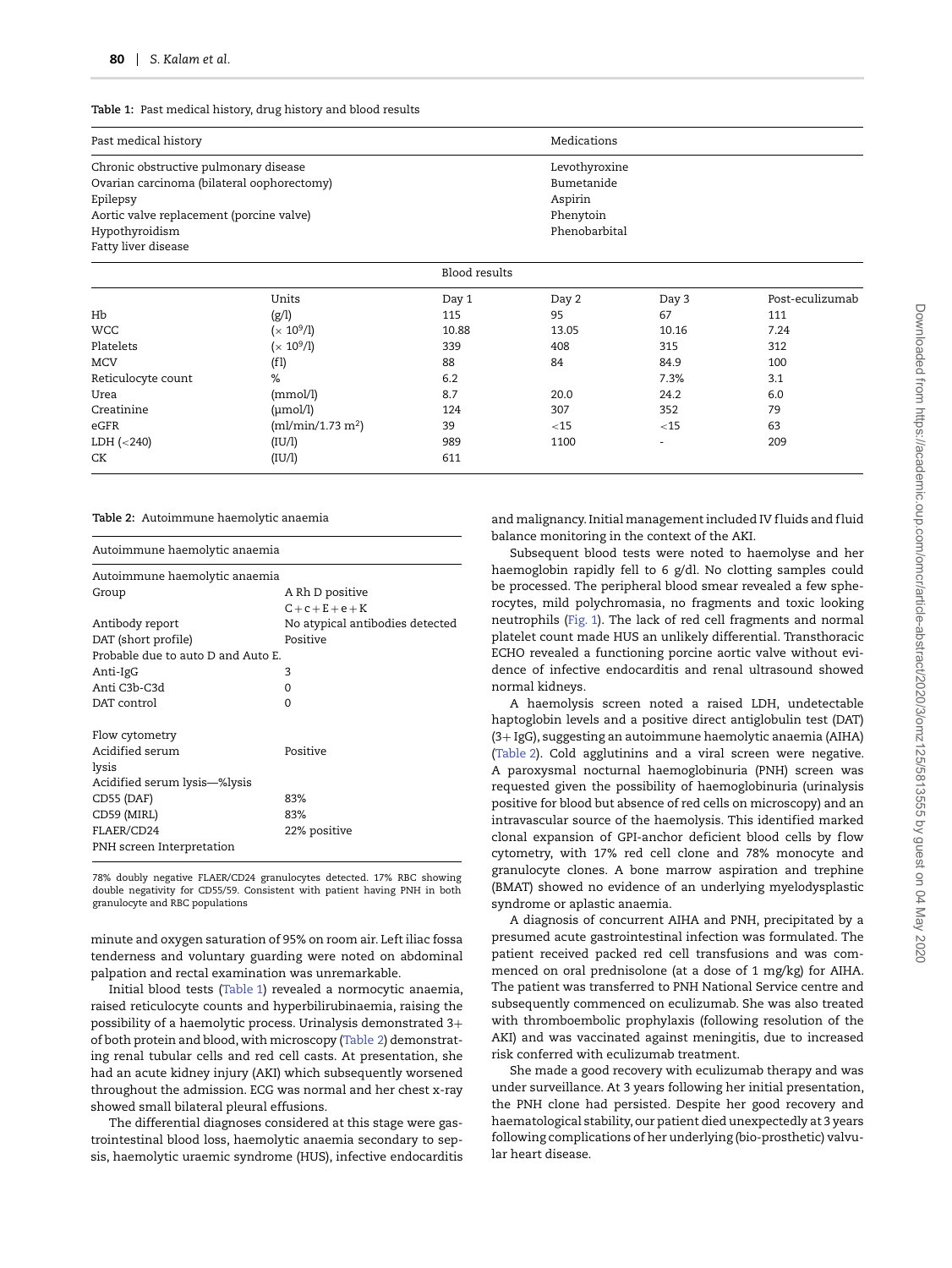

<span id="page-2-0"></span>Figure 1: Blood film appearances showing polychromasia (large bluish red cells) and spherocytes (small round red cells with no central pallor).

#### DISCUSSION

We report a rare case of concomitant AIHA and PNH. The patient presented with haemolysis and a positive DAT test, suggesting a diagnosis of AIHA. However the presence of persistent haemoglobinuria also raised the possibility of intravascular haemolysis and prompted a comprehensive haemolysis screen which included flow cytometric analysis, which confirmed an additional diagnosis of PNH.

In PNH, the complement regulatory proteins CD59 and CD55 are unable to attach to the cell membrane via GPI, rendering haemopoietic cells susceptible to complement mediated intravascular haemolysis and reduced bone-marrow production of white cells and platelets. The cell surface GPI deficiency in PNH is responsible for both the clonal expansion of these PIGA mutant cells, by allowing them to evade immune/apoptotic regulation, but is also the cause of the associated haemolysis [\[3\].](#page-3-2) Flow cytometry using antibodies against GPI to detect percentages of GPI deficient cells is the gold standard for diagnosis.

The flow cytometry in our patient identified the marked clonal expansion of GPI anchor deficient blood cells. The red cell clone was noted to be smaller (17%) than the granulocyte clone (78%). This is a result of a portion of the red cells being lost to haemolysis and highlights the importance of granulocytes, as they are not lysed like red cells and therefore provide a more accurate ref lection of the true PNH clone size.

PNH is linked to aplastic anaemia (AA) and myelodysplastic syndrome (MDS) where cellular autoimmunity is directed against hematopoietic cells. CD55 and/or CD59 deficient cells are not specific to PNH and can be found in other autoimmune mediated haematological conditions including AA, MDS and AIHA [\[4\].](#page-3-3) PNH and AIHA occasionally occur concomitantly and it has been suggested that the inflammatory/thrombotic process in PNH may cause a conformational change on the erythrocyte surface, which triggers an immune antibody response. Alternatively, autoantibodies in AIHA may facilitate clonal expansion of the GPI deficient cell [\[5\].](#page-3-4) AIHA is characterized by extravascular haemolysis in contrast to the intravascular haemolysis of PNH. Additionally the presence of a positive DAT could have been incidental and not the primary reason for the patient's haemolysis, as our patient had a persistent PNH clone 3 years after diagnosis but her DAT became negative

There has only been one other case report of possible coexisting AIHA and PNH reported in the literature [\[6\].](#page-3-5) This patient had presented with recurrent deep vein thrombosis and was diagnosed with AIHA. However, on f low cytometric red cell analysis, the authors found that they possessed PNH-like defects. Their patient was treated with steroids, antibiotics and an antithrombotic agent and made a good clinical recovery. Interestingly, they noted that the clinical recovery corresponded with improvement in the flow cytometry anomalies  $[6]$ .